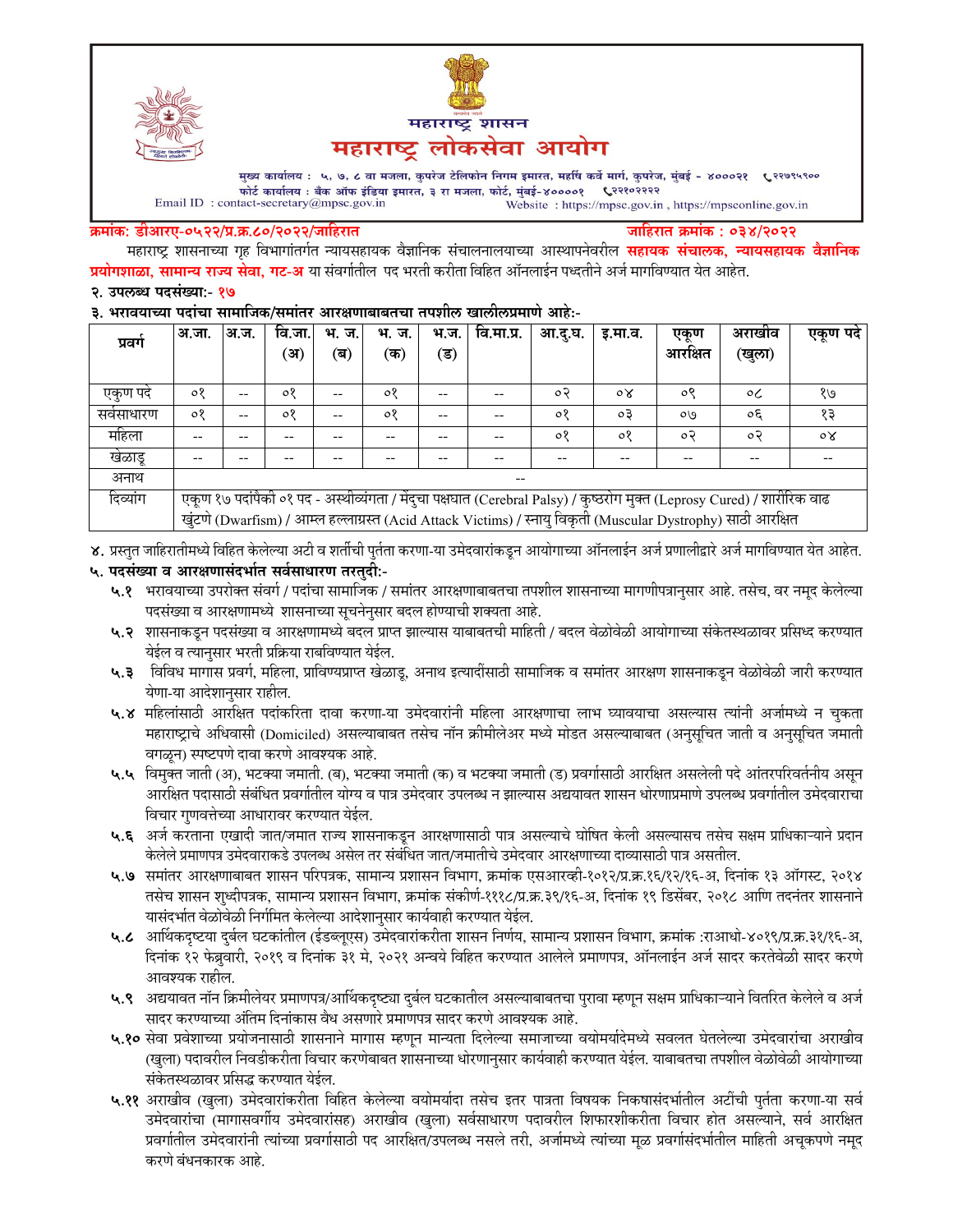- ५.१२ कोणत्याही प्रकारच्या आरक्षणाचा लाभ हा केवळ महाराष्ट्राचे सर्वसाधारण रहिवासी असणाऱ्या उमेदवारांना अनुज्ञेय आहे. सर्वसाधारण रहिवासी या संज्ञेला भारतीय लोकप्रतिनिधत्व कायदा १९५० च्या कलम २० अनुसार जो अर्थ आहे तोच अर्थ असेल.
- ५.१३ कोणत्याही प्रकारच्या आरक्षणाचा (सामाजिक अथवा समांतर) अथवा सोयी सवलतींचा दावा करणा-या उमेदवाराकडे संबंधित कायदा / नियम / आदेशानुसार विहित नमुन्यातील प्रस्तुत जाहिरातीस अनुसरुन अर्ज स्वीकारण्यासाठी विहित केलेल्या दिनांकापूर्वीचे वैध प्रमाणपत्र उपलब्ध असणे अनिवार्य आहे.
- ५.१४ सामाजिक व समांतर आरक्षणासंदर्भात विविध न्यायालयामध्ये दाखल न्यायप्रविष्ट प्रकरणी अंतिम निर्णयाच्या अधीन राहून पदभरतीची कार्यवाही करण्यात येईल.

## ५.१५ खेळाडू आरक्षण :-

- ५.१५.१ शासन निर्णय, शालेय शिक्षण व क्रीडा विभाग, क्रमांक: राक्रीधो-२००२/प्र.क्र.६८/क्रीयुसे-२, दिनांक १ जुलै, २०१६, तसेच शासन शुध्दीपत्रक, शालेय शिक्षण व क्रीडा विभाग, क्रमांक:राक्रीधो-२००२/प्र.क.६८/क्रीयुसे-२, दिनांक १८ ऑगस्ट, २०१६, शुध्दीपत्रक क्रमांक:राक्रीधो-२००२/प्र.क्र.६८/क्रीयुसे-२, दिनांक ११ मार्च, २०१९ व शासन शुद्धिपत्रक, शालेय शिक्षण व क्रीडा विभाग, क्रमांक : राक्रीधो-२००२/प्र.क्र.६८/क्रीयुसे-२, दिनांक २४ ऑक्टोबर, २०१९ आणि तदनंतर शासनाने यासंदर्भात वेळोवेळी निर्गमित केलेल्या आदेशानुसार प्राविण्य प्राप्त खेळाडू आरक्षणासंदर्भात तसेच वयोमर्यादेतील सवलतीसंदर्भात कार्यवाही करण्यात येईल.
- ५.१५.२ प्राविण्य प्राप्त खेळाडू व्यक्तींसाठी असलेल्या आरक्षणाचा दावा करणा-या उमेदवारांच्या बाबतीत क्रीडा विषयक विहित अर्हता धारण करीत असल्याबाबत सक्षम प्राधिका-याने प्रमाणित केलेले पात्र खेळाचे प्राविण्य प्रमाणपत्र पूर्व परीक्षेस अर्ज सादर करण्याच्या अंतिम दिनांकाचे किंवा तत्पूर्वीचे असणे बंधनकारक आहे.
- ५.१५.३ खेळाचे प्राविण्य प्रमाणपत्र योग्य दर्जाचे असल्याबाबत तसेच तो खेळाडू उमेदवार खेळाडूसाठी आरक्षित पदावरील निवडीकरीता पात्र ठरतो, याविषयीच्या पडताळणीकरीता त्यांचे प्राविण्य प्रमाणपत्र संबंधित विभागीय उपसंचालक कार्यालयाकडे पूर्व परीक्षेस अर्ज सादर करण्याच्या दिनांकापूर्वीच सादर केलेले असणे बंधनकारक आहे. अन्यथा प्राविण्य प्राप्त खेळाडूसाठी आरक्षणाकरीता पात्र समजण्यात येणार नाही.
- ५.१५.४ कागदपत्रे पडताळणी/मुलाखतीच्यावेळी खेळाडू उमेदवारांनी विहित अर्हता धारण करीत असल्याबाबत सक्षम प्राधिका-याने प्रमाणित केलेले प्राविण्य प्रमाणपत्र तसेच त्यांचे प्राविण्य प्रमाणपत्र योग्य असल्याबाबत तसेच खेळाडू कोणत्या संवर्गातील खेळाडूसाठी आरक्षित पदावरील निवडीकरीता पात्र ठरतो, याविषयीचा सक्षम प्राधिका-याने प्रदान केलेले प्राविण्य प्रमाणपत्र पडताळणीबाबतचा अहवाल सादर केला तरच उमेदवारांचा संबंधित संवर्गातील खेळाडूसाठी आरक्षित पदावर शिफारशी/नियुक्तीकरीता विचार करण्यात येईल.
- ५.१५.५ एकापेक्षा जास्त खेळांची प्राविण्य प्रमाणपत्रे असणा-या खेळाडू उमेदवाराने एकाच वेळेस सर्व खेळांची प्राविण्य प्रमाणपत्रे प्रमाणित करण्याकरीता संबंधित उपसंचालक कार्यालयाकडे सादर करणे बंधनकारक आहे.

### ५.१६ दिव्यांग आरक्षण:-

- ५.**१६.१** दिव्यांग व्यक्ती हक्क अधिनियम २०१६ च्या आधारे शासन निर्णय सामान्य प्रशासन विभाग, क्रमांक दिव्यांग २०१८/प्र.क्र.११४/१६ अ, दिनांक २९ मे, २०१९ तसेच यासंदर्भात शासनाकडून वेळोवेळी जारी करण्यात आलेल्या आदेशानुसार दिव्यांग व्यक्तींच्या आरक्षणासंदर्भात कार्यवाही करण्यात येईल.
- ५.१६.२ शासन निर्णय, गृह विभाग क्रमांक: एफएसएल०४२१/प्र.क्र.४१(१)/पोल-४, दिनांक २४ सप्टेंबर, २०२१ अन्वये खालील दिव्यांग प्रवर्गातील व्यक्ती / उमेदवार सदर पदाकरीता अर्ज करण्यास पात्र आहेत:-

(1) Deaf, Hard Hearing, (2) One Arm, One Leg, One Arm One Leg, Cerebral Palsy, Leprosy Cured, Dwarfism, Acid Attack Victim, (3) Special Learning Disability, Mental Illness (4) Multiple Disabilities involving (1) to (3).

- ५.१६.३ दिव्यांग व्यक्तींसाठी असलेली पदे भरावयाच्या एकूण पदसंख्येपैकी असतील.
- ५.१६.४ दिव्यांग व्यक्तींची संबंधित संवर्ग/पदाकरीता पात्रता शासनाकडून वेळोवेळी निर्गमित केलेल्या आदेशानुसार राहील.
- ५.१६.५ दिव्यांग व्यक्तींसाठी आरक्षित पदांवर शिफारस करताना उमेदवार कोणत्या सामाजिक प्रवर्गातील आहे, याचा विचार न करता दिव्यांग गुणवत्ता क्रमांकानुसार त्यांची शिफारस करण्यात येईल.
- ५.१६.६ संबंधित दिव्यांगत्वाच्या प्रकारचे किमान ४०% दिव्यांगत्वाचे प्रमाणपत्र धारक उमेदवार / व्यक्ती आरक्षण तसेच नियमानुसार अनुज्ञेय सोयी / सवलतीसाठी पात्र असतील.
- ५.१६.७ लक्षणीय दिव्यांगत्व असलेले उमेदवार / व्यक्ती खालील सवलतींच्या दाव्यास पात्र असतील:-

(१) दिव्यांगत्वाचे प्रमाण किमान ४०% अथवा त्यापेक्षा जास्त असल्यास तसेच पद लक्षणीय दिव्यांग व्यक्तींसाठी आरक्षित असल्यास नियमानुसार अनुज्ञेय आरक्षण व इतर सोयी सवलती.

(२) दिव्यांगत्याचे प्रमाण किमान ४०% अथवा त्यापेक्षा जास्त असल्यास तसेच पद संबंधित दिव्यांग प्रकारासाठी सुनिश्चित केले असल्यास नियमानुसार अनुज्ञेय सायी सवलती

५.१६.८ लक्षणीय दिव्यांग व्यक्तींसाठी असलेल्या वयोमर्यादेचा अथवा इतर कोणत्याही प्रकारचा फायदा घेऊ इच्छिणा-या उमेदवारांनी शासन निर्णय, सार्वजनिक आरोग्य विभाग, क्रमांक अप्रकि-२०१८/प्र.क्र.४६/आरोग्य-६, दिनांक १४ सप्टेंबर, २०१८ मधील आदेशानुसार केंद्र शासनाच्या www.swavlambancard.gov.in अथवा SADM या संगणकीय प्रणालीदवारे वितरित करण्यात आलेले नवीन नमुन्यातील दिव्यांगत्वाचे प्रमाणपत्र सादर करणे अनिवार्य आहे.

५.१६.९ लक्षणीय दिव्यांगत्व असणा-या उमेदवारांना अर्जामध्ये नमूद केलेला दिव्यांगत्वाचा प्रकार / उप प्रकार बदलणे अनुज्ञेय नाही.

५.१७ अनाथ आरक्षण :-

- ५.१७.१ अनाथ व्यक्तींचे आरक्षण शासन निर्णय, महिला व बालविकास विभाग, क्रमांक: अनाथ-२०१८/प्र.क्र.१८२/का-०३, दिनांक २३ ऑगस्ट, २०२१ तसेच यासंदर्भात शासनाकडून वेळोवेळी जारी करण्यात येणा-या आदेशानुसार राहील.
- ५.१७.२ अनाथांसाठी आरक्षित पदावर गुणवत्तेनुसार निवड झालेल्या उमेदवारांचा समावेश उमेदवार ज्या सामाजिक प्रवर्गाचा आहे; त्या प्रवर्गातून करण्यात येईल.
- ५.१७.३ प्रस्तुत पदासाठी अर्जाद्वारे अनाथ आरक्षणाचा दावा केलेल्या उमेदवारांनी दिनांक २३ ऑगस्ट, २०२१ रोजीच्या शासन निर्णयाद्वारे विहित करण्यात आलेल्या कार्यपद्धतीनुसार सुधारित नमुन्यातील अनाथ प्रमाणपत्र व महाराष्ट्र राज्याचे अधिवास प्रमाणपत्र आयोगाकडून निश्चित करण्यात येणाऱ्या विहित कालावधीत सादर करणे आवश्यक राहील. अन्यथा अनाथ आरक्षणाचा दावा विचारात घेतला जाणार नाही.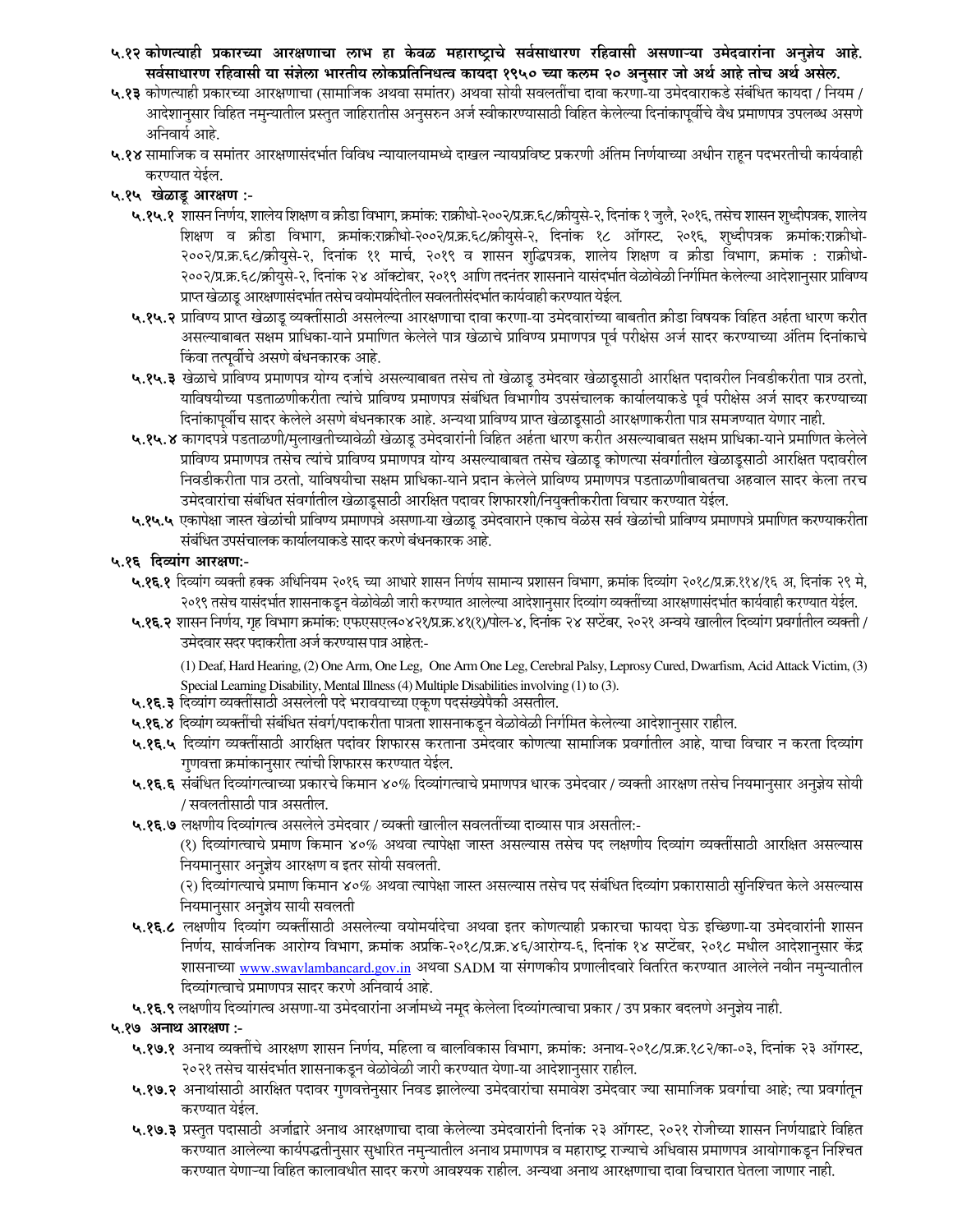# ६. वेतनश्रेणी :-

स्तर एस-२३ रुपये ६७,७००/- ते रुपये २,०८,७००/- अधिक नियमानुसार अनुज्ञेय भत्ते.

### ७. पात्रता :-

# ७.१ भारतीय नागरिकत्व

७.२ वयोमर्यादा :-

| वयामयादा | किमान        | कमाल वय |            |        |                          |                           |                            |         |  |
|----------|--------------|---------|------------|--------|--------------------------|---------------------------|----------------------------|---------|--|
| गणण्याचा | अमागास /     | अराखीव  | मागासवगीय/ |        | प्राविण्य प्राप्त खेळाडू | माजी सैनिक, आणिबाणी व     | दिव्यांग                   |         |  |
| दिनांक   | मागासवर्गीय/ | (खुला)  | आ.द.घ./    |        |                          | अल्पसेवा राजदिष्ट अधिकारी |                            | उमेदवार |  |
|          | आ. दु. घ.    |         | अनाथ       | अराखीव | मागासवगोय/               | अराखीव                    | मागासवगीय/                 |         |  |
|          |              |         |            | (खुला) | आ.दु.घ./ अनाथ            | (खुला)                    | आ.दु.घ./ अनाथ              |         |  |
| १ ऑगस्ट, | १८           | ३८      | ४३         | 83     | ४३                       |                           | सैनिकी सेवेचा कालावधी अधिक | ४५      |  |
| २०२२     |              |         |            |        |                          |                           | ३ वर्ष                     |         |  |

७.२.१ महाराष्ट्र शासनाच्या सेवेतील कर्मचा-यांना उच्च वयोमर्यादा लागू नाही.

- ७.२.२ मागासवर्गीय उमेदवार, दिव्यांग आणि खेळाडू यांना असलेली वयोमर्यादेतील शिथिलतेची सवलत यापैकी कोणतेही अधिकत्तम असलेली एकच सवलत देय राहील.
- ७.२.३ असामान्य शैक्षणिक अर्हता किंवा अनुभव किंवा दोन्ही धारण करणाऱ्या उमेदवारांच्या बाबतीत उच्च वयोमर्यादा शिथिलक्षम राहील. परंतु, .<br>आयोगाच्या कार्यनियमावलीतील तरतुदीनुसार जेव्हा मुलाखतीसाठी पुरेसे उमेदवार प्राप्त होत नसतील, तेव्हाच सदर तरतुद विचारात घेतला जाईल.
- ७.२.४ अशा प्रत्येक प्रकरणी उपलब्ध उमेदवारांच्या उच्चतम शैक्षणिक अर्हतेच्या दोन स्तर उच्च शैक्षणिक अर्हताप्राप्त उमेदवारच वयोमर्यादेत सवलतीकरीता विचारात घेतले जातील.
- ७.२.५ अनुभवाच्या संदर्भात ज्या पदावरील किमान अनुभव मागितला असेल त्यापेक्षा वरिष्ठ पदावरील अनुभव वयोमर्यादा शिथिल करण्याकरीता विचारात घेतला जाईल.
- ७.२.६ शासन निर्णय, सामान्य प्रशासन विभाग, क्रमांक एसआरव्ही-२०२१/प्र.क्र.६१/कार्या-१२, दिनांक १७ डिसेंबर, २०२१ अनुसार दिनांक १ मार्च, २०२० ते दिनांक १७ डिसेंबर, २०२१ या कालावधीत वयाधिक ठरणारे उमेदवार अर्ज करण्यास पात्र असतील.

# ८. शैक्षणिक अर्हता आणि अनुभव:-

८.१ शैक्षणिक अर्हता:- Possess Post Graduate Degree at least in second class, in any branch of Chemistry or Bio-chemistry or an equivalent qualification thereto;

- ८.२ अनुभव:- (१) Have acquired training and analytical or research experience in a recognized laboratories for a period of not less than Seven years after acquiring the essential qualifications.
	- (२) शासन पत्र, गृह विभाग, क्रमांक एफएसएल-०४२१/प्र.क्र.२२९/पोल-४, दिनांक ३१ जानेवारी, २०२२ अन्वये प्राप्त अभिप्रायानुसार ज्या प्रयोगशाळा/संस्था केंद्र/राज्य शासन मान्यताप्राप्त किंवा केंद्र/राज्य शासन नोंदणीकृत आहेत अशा प्रयोगशाळा/संस्था (Institute) मान्यताप्राप्त म्हणून ग्राह्य धरण्यात येतील. (उदा. हाफकिन संस्था, अन्न व औषध प्रयोगशाळा, प्रदुषण नियंत्रण प्रयोगशाळा, National Chemical Laboratory, Public Health Laboraoty, केंद्रीय न्यायसहायक वैज्ञानिक प्रयोगशाळा, नवी दिल्ली. चंदिगड इत्यादी)
- ८.३ प्राधान्यशील अर्हता:- Preference may be given to candidates who possess research or analytical experience relevant to the post for which solution is to be made. [e.g. Bio Chemistry Immunological work as applied to Characterization of biological materials including is ozyme immune-blood typing/Analytical Toxicology/Drug Analysis/Analysis of standared and illicit liquors, spirituous medicinal preparations/blood alcohol/narcotics durgs/drugs/general or industrial chemical analysis and in gas/liquid chromatography UV/R Physicochemical instrumental methods/analysis including spectro chemicals/ballistic work.]
- 6.8 Notwithstanding anything contained in clause 8.2 above, if at any state of selection, the Commission is of the opinion that sufficient number of candidates possessing the requisite experienceare not available to fill up the vacancies reserved for candidates belonging to Schedule Caste, Schedule Caste converts to Buddhism, Schedule Tribes, Denotified Tribes or Nomadic Tribes then the Commission may in the matter of such selection, relax the requirement in the respect of period of experience set out therein, and select suitable candidate belonging to such Caste or Tribes.

## ८.५ शैक्षणिक अर्हता व अनुभवाचा कालावधी गणना करण्याचा दिनांक:-

८.५.१ प्रस्तुत जाहिरातीस अनुसरुन अर्ज सादर करण्यासाठी विहित केलेल्या अंतिम दिनांकास संबंधित शैक्षणिक अर्हता धारण करणे आवश्यक आहे.

८.३.२ अनुभवाच्या कालावधीची गणना प्रस्तुत जाहिरातीस अनुसरुन अर्ज सादर करण्याकरीता विहित केलेल्या अंतिम दिनांकास करण्यात येईल.

## ८.६ अनभवाच्या दाव्यांबाबत:-

आयोगाच्या ऑनलाईन अर्ज प्रणालीक्षरे विविध स्वरुपाचे दावे करताना अथवा दावे अद्ययावत करताना प्रस्तुत जाहिरातीस अनुसरुन अनुभवाच्या दाव्यांनुसार पात्र होण्यासाठी उमेदवाराने Nature of Job-Training and Analytical experience in a recognized laboratories OR Research experience in a recognized laboratories असे नमूद करणे अनिवार्य आहे. त्याशिवाय, ऑनलाईन अर्ज प्रणालीद्वारे अर्ज स्वीकृत होऊ शकणार नाही.

९. कर्तव्ये व जबाबदा-या:- प्रस्तुत पदाच्या कर्तव्ये व जबाबदा-या याबाबतचा तपशील आयोगाच्या https://mpsc.gov.in या संकेतस्थळावर उपलब्ध आहे.

## १०. निवडप्रकिया:-

१०.१ प्रस्तुत जाहिरातीमध्ये नमुद केलेली शैक्षणिक अर्हता, अनुभव इत्यादी अर्हता किमान असून, किमान अर्हता धारण केली म्हणून उमेदवार मुलाखतीस बोलाविण्याकरिता पात्र असणार नाही.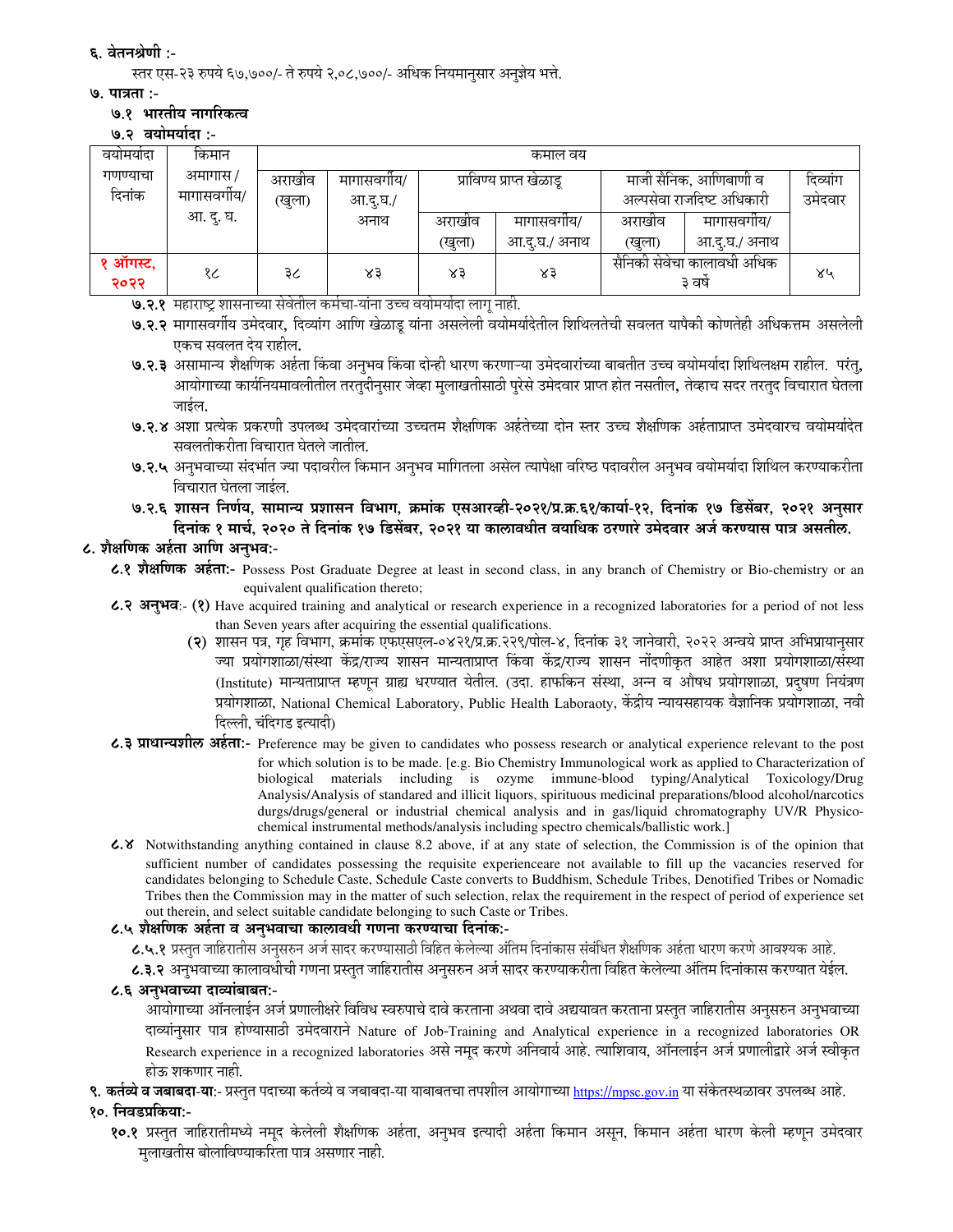- १०.२ जाहिरातीस अनुसरून प्राप्त अर्जाची संख्या आयोगाच्या कार्यनियमावलीतील तरतुदीनुसार वाजवी प्रमाणापेक्षा जास्त असेल आणि अर्ज सादर केलेल्या सर्व पात्र उमेदवारांच्या मुलाखती घेणे सोयीस्कर नसल्यास मुलाखतीसाठी उमेदवारांची संख्या मर्यादित करण्याच्या दृष्टीने जाहिरातीमध्ये नमूद शैक्षणिक अर्हता आणि/अथवा अनुभव यापेक्षा अधिक शैक्षणिक अर्हता/अनुभव किंवा अन्य योग्य निकष यांच्या आधारे अथवा चाळणी परीक्षेद्वारे मुलाखतीस पात्र उमेदवारांची संख्या मर्यादित करण्यात येईल.
- १०.३ चाळणी परीक्षा घेण्याचे निश्चित झाल्यास, अर्हता आणि / अथवा अनुभव शिथिल केला जाणार नाही.
- १०.४ चाळणी परिक्षेचा अभ्यासक्रम, परीक्षेचे माध्यम व इतर बाबी (लागू असल्यास) आयोगाच्या संकेतस्थळावर प्रसिध्द करण्यात येतील.
- १०.५ चाळणी परीक्षा घेतल्यास चाळणी परीक्षेचे गुण व मुलाखतीचे गुण एकत्रितरित्या विचारात घेऊन तर चाळणी परीक्षा न झाल्यास केवळ मुलाखतीच्या गुणांच्या आधारे उमेदवाराची शिफारस करण्यात येईल.
- १०.६ मुलाखतीमध्ये किमान ४१% व त्यापेक्षा जास्त गुण मिळविणाऱ्या उमेदवारांचाच शिफारशीसाठी विचार केला जाईल.
- १०.७ सेवा भरतीची संपूर्ण निवड प्रक्रिया सहायक संचालक, न्यायसहायक वैद्यानिक प्रयोगशाळा, गट-अ (सेवाप्रवेश नियम) १९९१ अथवा तद्नंतर शासनाकडून वेळोवेळी करण्यात येणा-या सुधारणा तसेच आयोगाकडून वेळोवेळी सुधारण्यात येणा-या कार्यानयमावलीतील तरतुदीनुसार राबविण्यात येईल.

## ११. अर्ज करण्याची पध्दत :-

## ११.१ अर्ज सादर करण्याचे टप्पे :-

११.१.१ आयोगाच्या ऑनलाईन अर्ज प्रणालीवर यापूर्वी विहित पध्दतीने नोंदणी केली नसल्यास नोंदणी करुन खाते (Profile) तयार करणे.

११.१.२ खाते तयार केलेले असल्यास व ते अदययावत करण्याची आवश्यकता असल्यास अद्ययावत करणे.

११.१.३ विहित कालावधीत तसेच विहित पध्दतीने आवश्यक कागदपत्रे अपलोड करून अर्ज सादर करणे.

**११.१.४** परीक्षा शुल्काचा भरणा विहित पध्दतीने करणे.

### ११.२ विहित प्रमाणपत्र/कागदपत्रे अपलोड करणे.

११.२.१ प्रोफाईलद्वारे केलेल्या विविध दाव्यांच्या अनुषंगाने उमेदवाराची पात्रता अजमावल्यानंतर (Check eligibility) उमेदवार जाहिरातीनुसार पात्र ठरत असल्यास अर्ज सादर करताना खालील कागदपत्रे/प्रमाणपत्रे (लाग असलेली) अपलोड करावी लागतील:-

| अ. क्र.                     | प्रमाणपत्र/कागदपत्र                                                                               | फाईल       | किमान फाईल | कमाल फाईल |
|-----------------------------|---------------------------------------------------------------------------------------------------|------------|------------|-----------|
|                             |                                                                                                   | फॉर्मेट    | साईज (KB)  | साईज (KB) |
| १                           | अर्जातील नावाचा पुरावा (एस.एस.सी. अथवा तत्सम शैक्षणिक अर्हता)                                     | PDF        | 40         | 400       |
| २                           | वयाचा पुरावा                                                                                      | PDF        | 40         | 400       |
| ३                           | शैक्षणिक अर्हता इत्यादीचा पुरावा                                                                  | <b>PDF</b> | 40         | 400       |
| Χ                           | सामाजिकदृष्टया मागासवर्गीय असल्याबाबतचा पुरावा                                                    | <b>PDF</b> | 40         | 400       |
| $\mathcal{L}_{\mathcal{A}}$ | आर्थिकदृष्टया दुर्बल घटकातील असल्याबाबतचा पुरावा                                                  | PDF        | 40         | 400       |
| ξ                           | अद्ययावत नॉन-क्रिमीलेयर प्रमाणपत्र                                                                | <b>PDF</b> | 40         | 400       |
| ٯا                          | पात्र दिव्यांग व्यक्ती असल्याचा पुरावा                                                            | PDF        | 40         | 400       |
| $\epsilon$                  | पात्र माजी सैनिक असल्याचा पुरावा                                                                  | <b>PDF</b> | 40         | 400       |
| ९                           | अनाथ आरक्षणाकरीता पात्र असल्याचा पुरावा                                                           | PDF        | ५०         | 400       |
| १०                          | खेळाडू आरक्षणाकरीता पात्र असल्याचा पुरावा                                                         | PDF        | 40         | 400       |
| ११                          | अराखीव माहिला, खेळाडू, दिव्यांग, माजी सैनिक आरक्षणाचा दावा असल्यास अधिवास<br>प्रमाणपत्र           | <b>PDF</b> | 40         | 400       |
| १२                          | एस.एस.सी. नावात बदल झाल्याचा पुरावा                                                               | <b>PDF</b> | 40         | 400       |
| १३                          | मराठी भाषेचे ज्ञान असल्याचा पुरावा                                                                | PDF        | 40         | 400       |
| १४                          | लहान कुटुंबाचे प्रतिज्ञापन                                                                        | PDF        | 40         | 400       |
| १५                          | अनुभवाचा पुरावा                                                                                   | PDF        | 40         | 400       |
| १६                          | राज्य शासकीय कर्मचारी यांच्याकरीता वयोमर्यादेतील सवलतीचा दावा असल्यास सादर<br>करावयाचे प्रमाणपत्र | <b>PDF</b> | ५०         | 400       |

- ११.२.२ उपरोक्त प्रमाणपत्र/कागदपत्रे आयोगाच्या संकेतस्थळावरील 'उमेदवारांना सर्वसाधारण सूचना' प्रकरण क्रमांक चार मध्ये नमूद केल्याप्रमाणे असणे अनिवार्य आहे.
- ११.२.३ संबंधित जाहिरातीस अनुसरुन विहित निकष/पात्रता तसेच प्रोफाईलमधील दाव्यांच्या अनुषंगाने प्रमाणपत्रे/कागदपत्रे अपलोड करावी लागतील. प्रोफाईलमधील विविध दाव्यांच्या अनुषंगाने अपलोड करावयाची संबधित कागदपत्रे प्रणालीद्वारे अर्ज सादर करताना प्रदर्शित होतील.
- ११.२.४ पात्रतेसंदर्भातील विविध दाव्यांच्या अनुषंगाने प्रमाणपत्रे/कागदपत्रे अपलोड केल्याशिवाय अर्ज सादर करता येणार नाही.
- ११.३ सर्वसाधारण :-
	- (एक) अर्ज आयोगाच्या ऑनलाईन अर्ज प्रणालीद्वारे फक्त ऑनलाईन पद्धतीने स्वीकारण्यात येतील.
	- (**दोन**) अर्ज सादर करण्याकरीता संकेतस्थळ :- <u>https://mpsconline.gov.in</u>
	- (तीन) ऑनलाईन पद्धतीने अर्ज सादर करण्याच्या सविस्तर सूचना आयोगाच्या https://mpsconline.gov.in तसेच https://mpsc.gov.in या संकेतस्थळावर उपलब्ध आहेत.
	- (चार) आयोगास अर्ज सादर केल्यानंतर विहित मुदतीत परीक्षा शुल्क भरल्याशिवाय अर्ज विचारात घेतला जाणार नाही.

### ११.४ अर्ज सादर करण्याचा कालावधीः-

दिनांक १८ एप्रिल, २०२२ रोजी १४.०० वाजल्यापासून दिनांक ०९ मे, २०२२ रोजी २३.५९ वाजेपर्यंत.